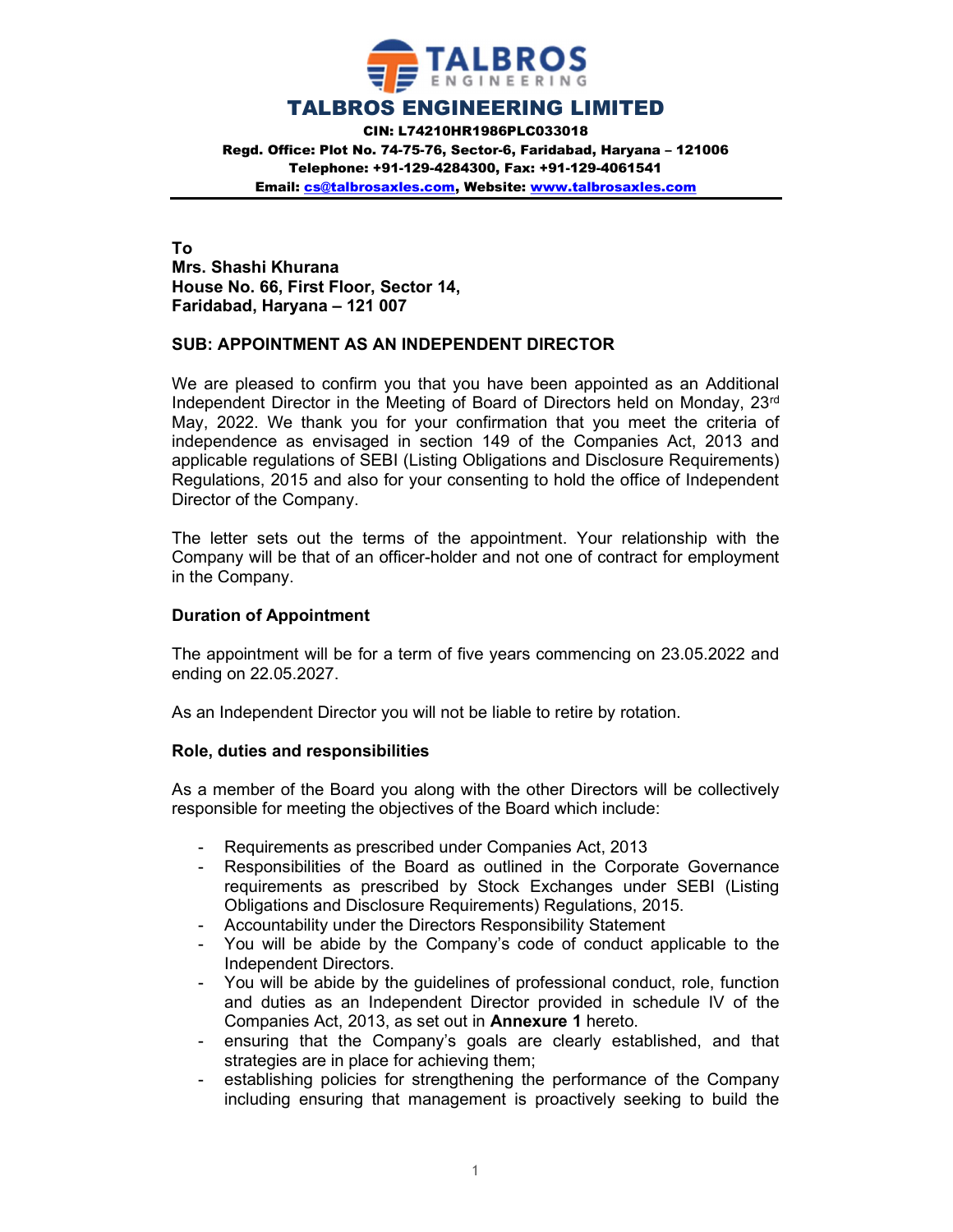business through innovation, initiative, technology, new products and the development of its business capital;

- monitoring the performance of management;
- ensuring that the Company's financial statements are true and fair and otherwise conform with law;
- ensuring that the Company adheres to high standards of ethics and corporate behaviour; and
- ensuring that the Company has appropriate risk management/regulatory compliance policies in place.

## Performance Evaluation

Your re-appointment or extension of term and your remuneration will be recommended by the Nomination and Remuneration Committee of the Board, pursuant to a performance evaluation carried out by the Board.

### Timing and Location of Board Meetings, and Time Commitment

The timings of the Board Meeting along with the location will be intimated to you atleast 7 days before the Board Meeting schedules. The duration of each meeting typically runs to half a day.

In addition to routine board meetings you should allow time for committee meetings and ensure that you are in a position to make the necessary overall time commitment.

#### Remuneration

You will be entitled for sitting fees for each Board Meeting or Committee Meeting thereof attended in person in terms of section 197(5) of the Companies Act, 2013.

The Company will reimburse you for all direct and indirect expenses such as toll calls, accommodation and travelling expenses, reasonably and properly incurred and documented.

Pursuant to the applicable law, you will not be entitled to any stock options.

## **Training**

You will be entitled to the benefit of a training program to familiarize yourself with the business and affairs of the Company, growth plans, the peculiarities of the industry in which the company operates, its goals and expectations and long term plans and objectives.

#### Disclosures, other directorships and business interest

During the tenure of your appointment, you agree to promptly notify the Company of any change in your directorships disclosures and information as may be required under the applicable laws. You also agree that upon becoming aware of any potential conflict of interest with you position as Independent Director of the Company, You shall promptly disclose the same to the Managing Director and the Company Secretary.

During the tenure of your appointment as an Independent Director, you also agree to promptly provide a declaration under section 149(7) of the Companies Act, 2013,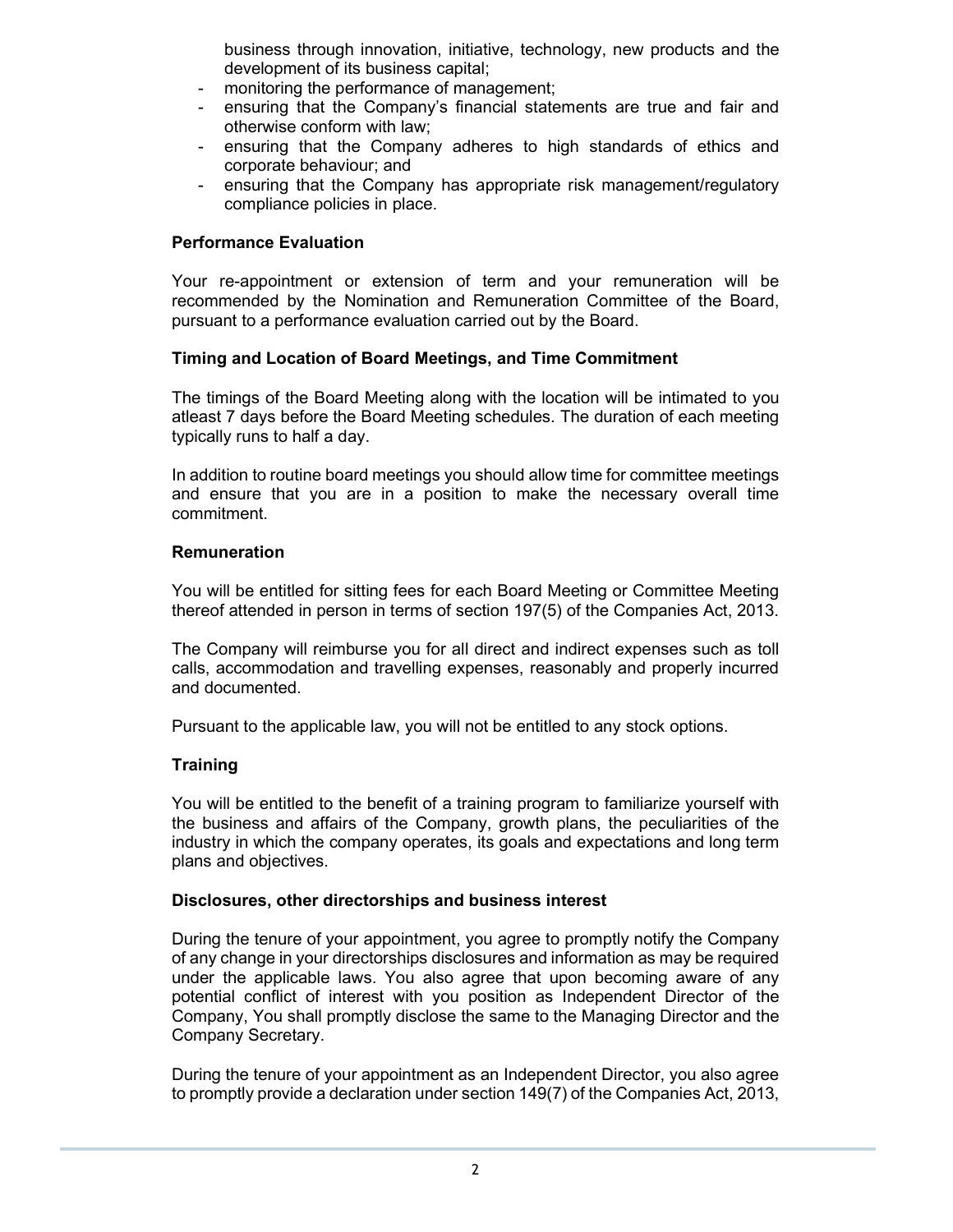upon any change in circumstances which may affect you status as an Independent Director.

You agree to intimate the Company Secretary and Registrar of Companies in the prescribed manner, of any change in address or other contact and personal details provided by you to the Company.

## **Termination**

Your directorship on the Board of the company shall terminate or cease in accordance with the law. Apart from the grounds of termination as specified in Companies Act, 2013, your directorship may be terminated for violation of any Company's code of conduct as applicable to the Independent Directors.

You may resign from the directorship of the Company by giving a notice in writing to the company stating the reason for the same. The resignation shall take effect from the date on which the notice is received by the Company or the date, if any, specified by you in the resignation letter.

If at any stage during the tenure of your appointment, there is a change that may affect your status as an Independent Director as specified in section 149(6) of the Companies Act, 2013, or if you fail to meet the criteria of independence under the provisions of amended clause 49 of the Listing Agreement, you agree to promptly submit your resignation to the Company with effect from the date of such change.

### Cooperation

In the event of any claim or litigation against the Company, based upon any alleged conduct, act or omission on your part during the tenure of your appointment, you agree to render all your reasonable assistance and cooperation to the Company and provide such information and documents as are necessary and reasonably requested by the Company or its counsel.

## Confidentiality

You will have access to confidential information, whether or not the information is market or designated as confidential or proprietary relating to the Company and its business including legal, financial, technical, commercial, marketing and business related records, data, documents, reports, etc., client information, intellectual property rights (including trade secrets). You shall use all reasonable efforts to keep confidential and to not disclose to any third party, such confidential information.

#### Acceptance of Appointment

We are confident that the Board and the Company will benefit immensely from your rich experience and we are eager to have you as an integral part of the growth of our Company. If these terms of appointment are acceptable to you, please confirm your acceptance by signing and returning the copy of this letter.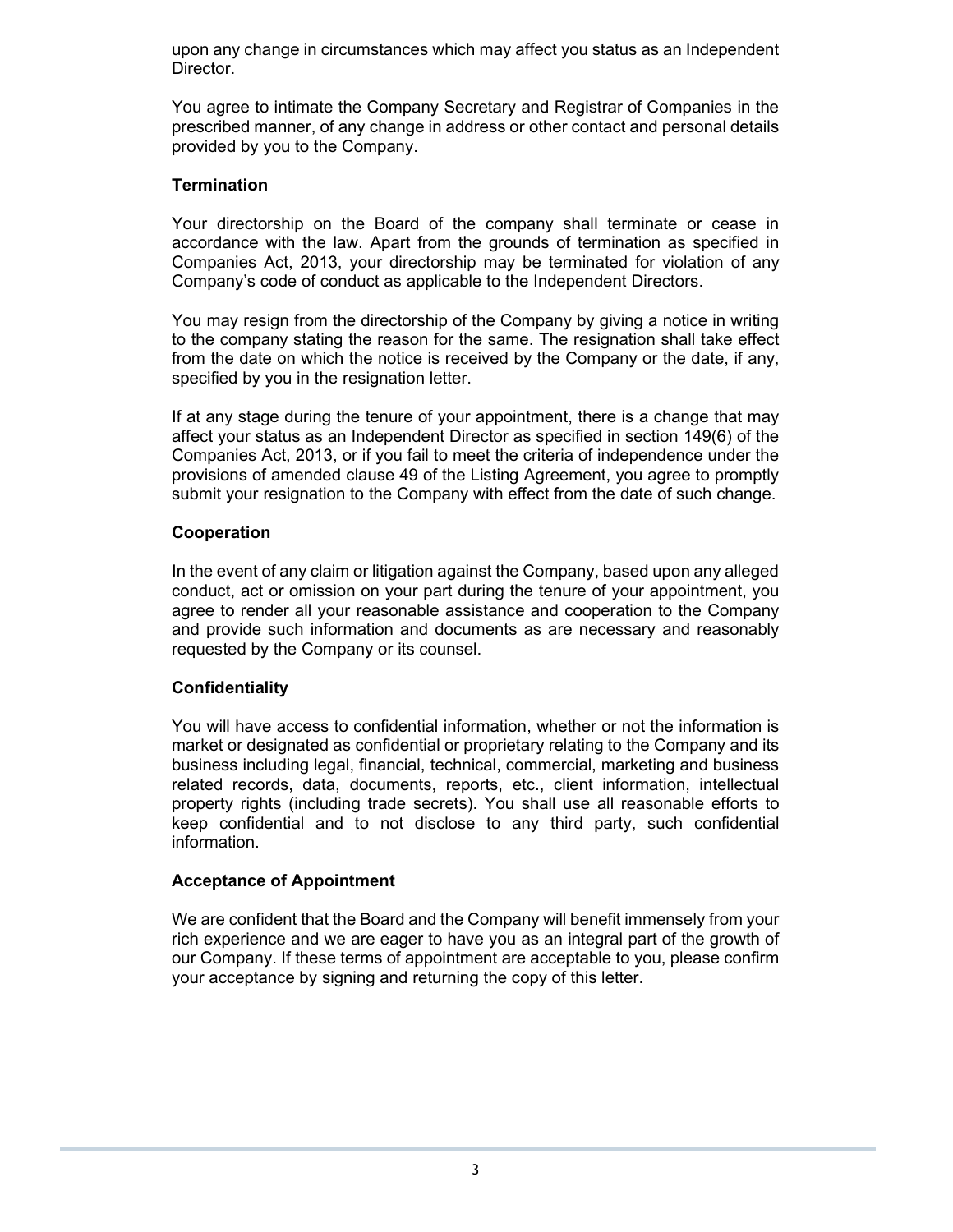We thank you for your continued support and commitment to the Company.

Yours sincerely

## For Talbros Engineering Limited

Sd/- Ankush Jindal Company Secretary M. No. A26017

# AGREE AND ACCEPT

I have read and understood the terms of my appointment as an Independent Director of the Company and I hereby affirm my acceptance to the same.

Sd/- Shashi Khurana DIN: 09613592

Place: Faridabad Date: 23.05.2022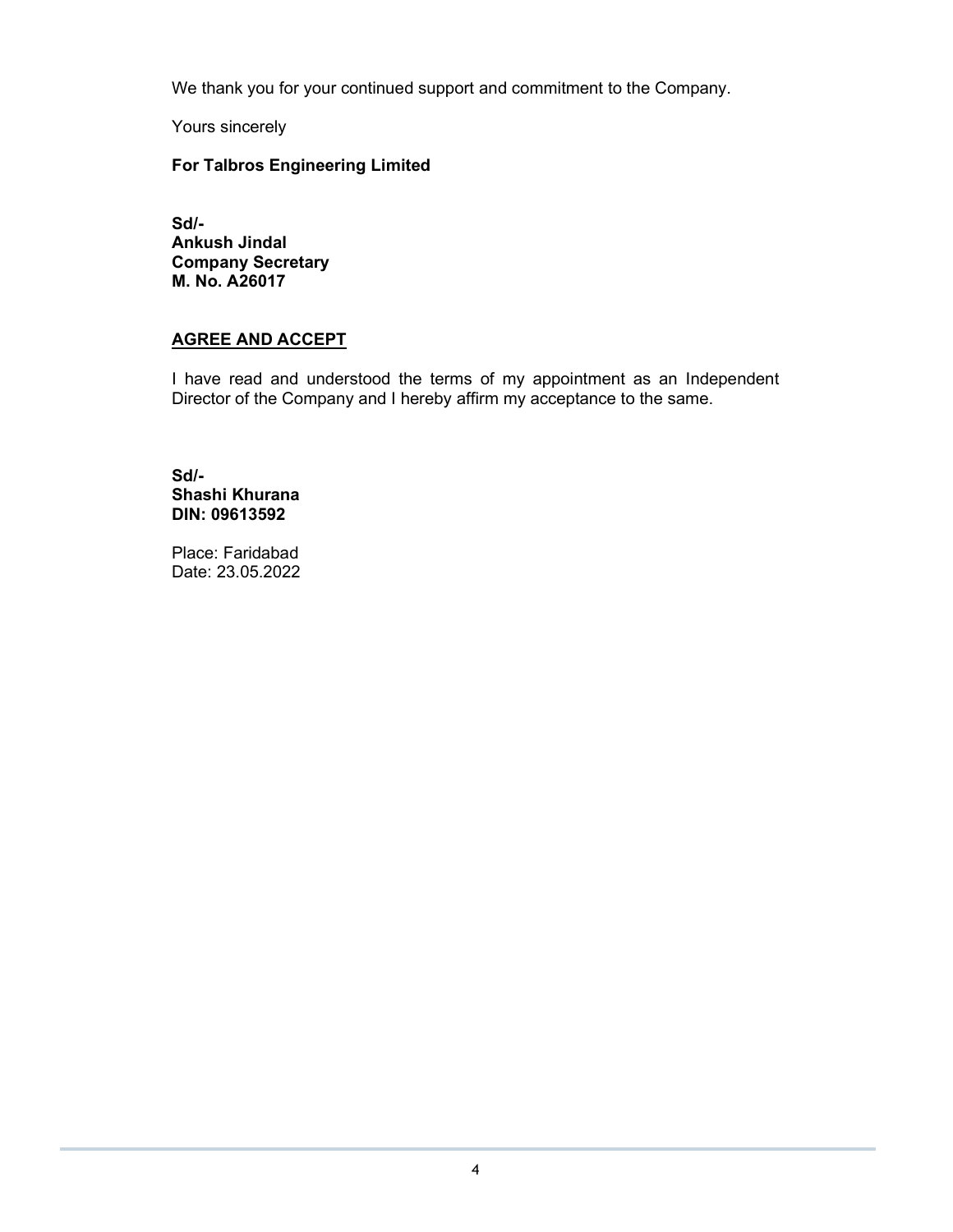#### Annexure 1

Guidelines for professional conduct, Role, Function and Duties as an Independent Director (As provided in schedule IV of the Companies Act, 2013)

# I. Guidelines for professional conduct

An independent director shall:

- (1) uphold ethical standards of integrity and probity;
- (2) act objectively and constructively while exercising his / her duties;
- (3) exercise her responsibilities in a bona fide manner in the interest of the company.
- (4) devote sufficient time and attention to her professional obligations for informed and balanced decision making;
- (5) not allow any extraneous considerations that will vitiate his exercise of objective independent judgement in the paramount interest of the company as a whole, while concurring in or dissenting from the collective judgement of the Board in its decision making:
- (6) not abuse his position to the detriment of the company or its shareholders or for the purpose of gaining direct or indirect personal advantage or advantage for any associated person;
- (7) refrain from any action that would lead to loss of hid independence;
- (8) where circumstances arise which make an independent director lose his independence, the independent director must immediately inform the Board accordingly;
- (9) assist the company in implementing the best corporate governance practices.

## II. Role and functions

The independent director shall:

- (1) help in bringing an independent judgement to bear on the Board's deliberations especially on issues of strategy, performance, risk management, resources, key appointments and standards of conduct;
- (2) bring an objective view in the evaluation of the performance of board and management;
- (3) scrutinise the performance of management in meeting agreed goals and objectives and monitor the reporting of performance;
- (4) satisfy themselves on the integrity of financial information and that financial controls and the system of risk management are robust and defensible;
- (5) safeguard the interests of all stakeholders, particularly the minority shareholders;
- (6) balancing the conflicting interest of the stakeholders;
- (7) determine appropriate levels of remuneration of executive directors, key managerial personnel and senior management and have a prime role in appointing and where necessary recommend removal of executive directors, key managerial personnel and senior management;
- (8) moderate and arbitrate in the interest of the company as a whole, in situations of conflict between management and shareholder's interest.